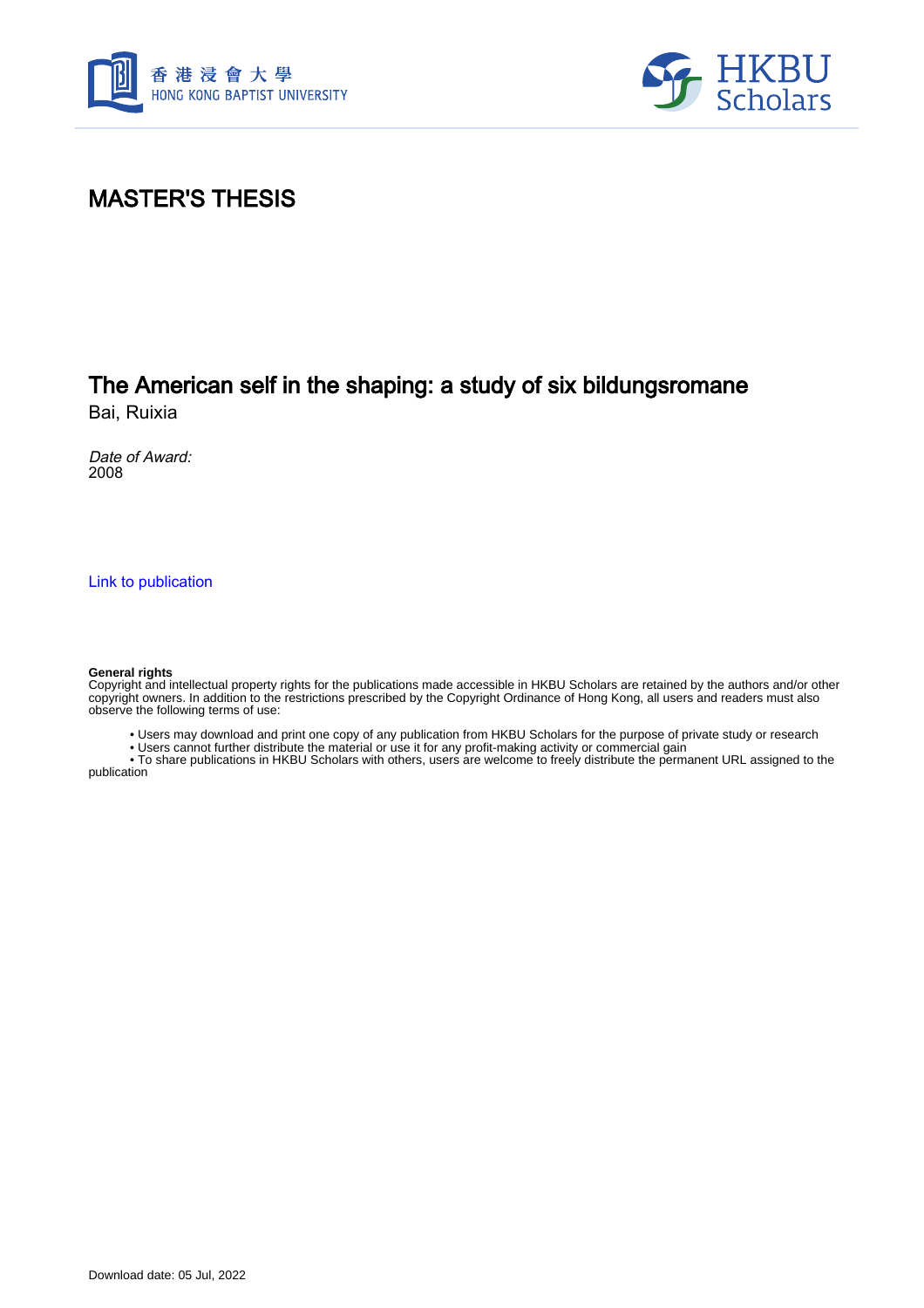# **The American Self in the Shaping: A Study of Six Bildungsromane**

**BAI Ruixia** 

## **A thesis submitted in partial fulfillment of the requirements**

**for the degree of** 

**Master of Philosophy**

**Principal Supervisor: Dr. Stuart C. F. Christie**

**HONG KONG BAPTIST UNIVERSITY**

**February 2008**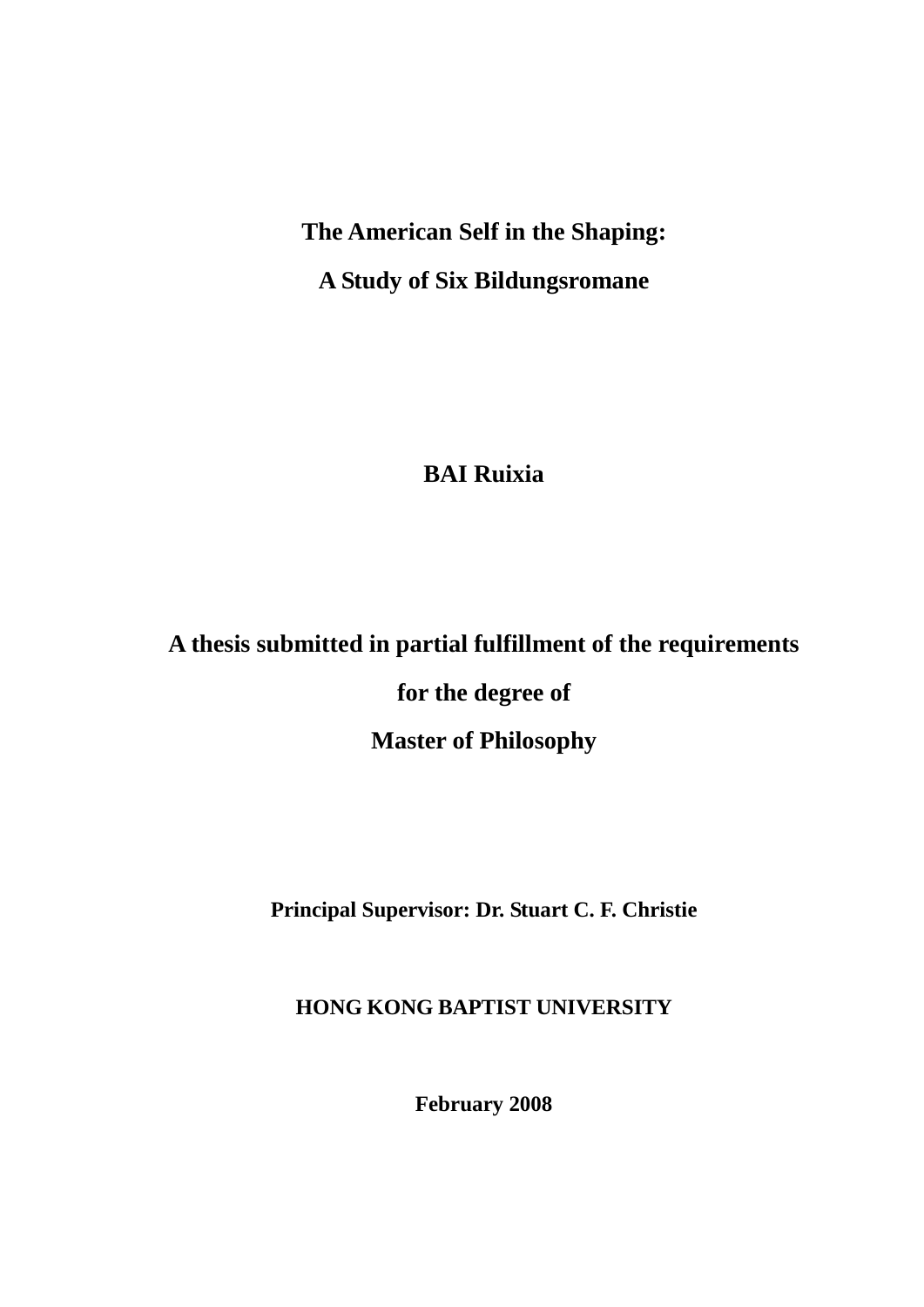### **Abstract**

This study examines the emergence of the American self in six novels written between 1900 and 1950. I argue that this "emerging self" in the context of the United States constitutes a significant trajectory for the Bildungsroman as it develops against the backdrop of changing American social, economic, and cultural values. In my Introduction, I assert that the American Bildungsroman, developing from and transforming specific characteristics of its European predecessor, is a suitable vehicle for expressing material forces shaping the American self represented in the six selected novels. As an established literary genre, the European Bildungsroman implicitly posits a definition of the self by depicting a model of maturation experienced by the protagonist. This model is conventionally derived from the Enlightenment ideal of the individual as at once autonomous and rational. However, after M. M. Bakhtin and François Jost, the process of achieving self-identity is fundamentally dynamic and comparatively formulated, in large part, through a dialogic relationship with social and historical change in the context of the United States. Therefore, the shaping of a unique American self in its specific historical context needs to be demonstrated.

Close-readings of the six novels, namely, Theodore Dreiser's *Sister Carrie* (1900) and Willa Cather's *My Ántonia!* (1918); F. Scott Fitzgerald's *This Side of Paradise* (1920) and Ernest Hemingway's *The Sun Also Rises* (1926); and Carson McCullers' *The Member of the Wedding* (1946) and J. D. Salinger's *The Catcher in the Rye* (1951) integrate genre-based and materialist approaches to demonstrate: first, that a unique variant within the tradition of the Bildungsroman called the "American Bildungsroman" exists; and second, that a dynamic, incomplete and indefinite sense of an American self emerges and also proves such an American self in its shaping is closely linked to the social and historical change in the United States. The present study shows that the American Bildungsroman facilitates effective compromises the genre requires during the first half of the twentieth century, namely, between historical change and Bildung-ideals, material success (or failure) and aesthetic satisfaction, individual autonomy and social constraints, alienation and the search for love, all of which may not be emphasized as manifested in its established European counterparts, thus giving the American Bildungsroman its unique place in the Bildungsroman tradition.